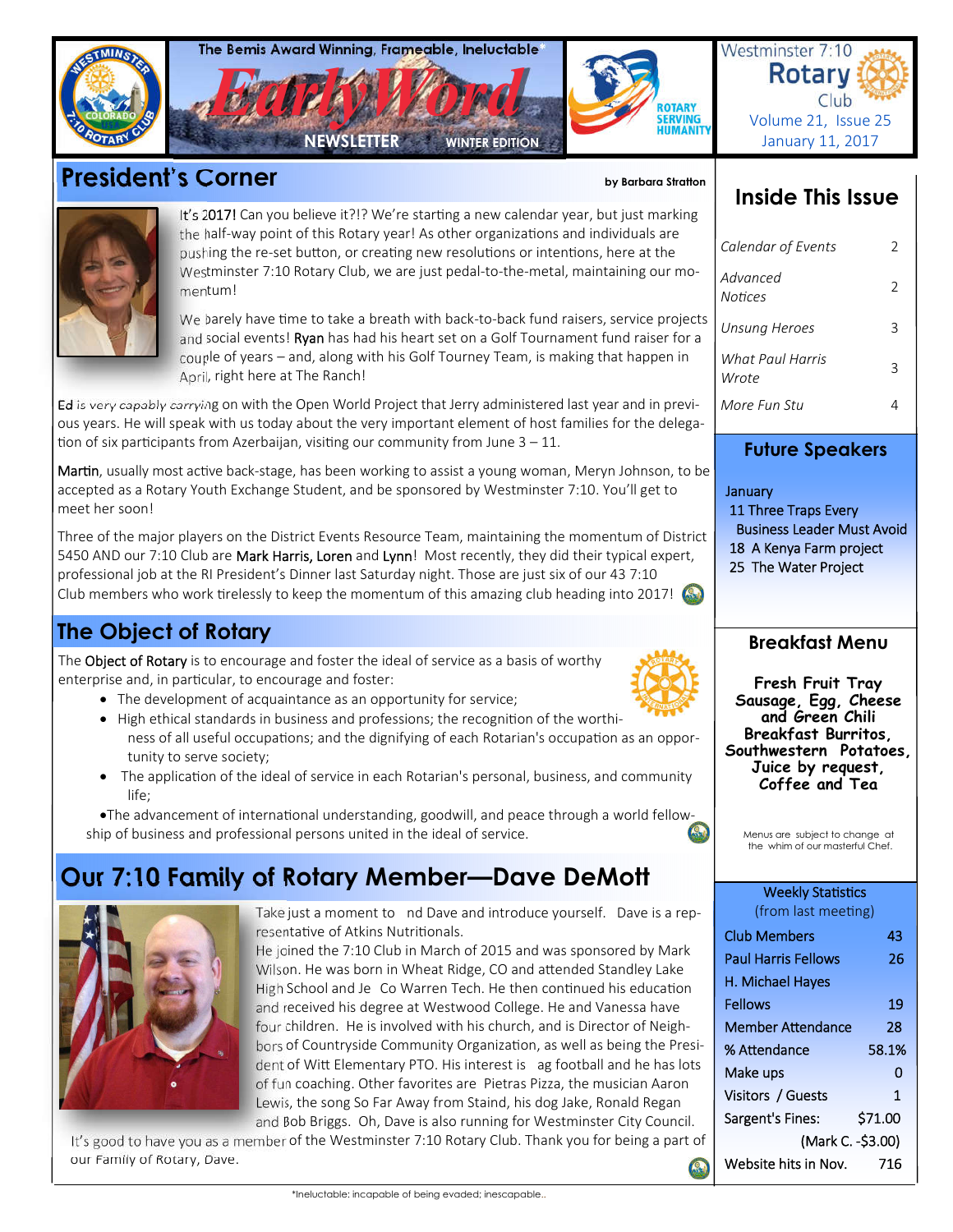**THIS WEEK'S PROGRAM…**



Three Traps Every Business Leader Must Avoid<br>Presented by Pamela Dennis





## **...is Vocational Service Month**

| Sunday                                                       | Monday                                                                                                                 | Tuesday                      | Wednesday                 | Thursday                                                                                                           | Friday | Saturday                 |
|--------------------------------------------------------------|------------------------------------------------------------------------------------------------------------------------|------------------------------|---------------------------|--------------------------------------------------------------------------------------------------------------------|--------|--------------------------|
| $\vert$ 1<br><b>B-Brigitte Grimm</b><br><b>B-Mark Harris</b> | $\mathbf{2}$                                                                                                           | $\mathbf{3}$                 | <sup>4</sup> Club Meeting | 5                                                                                                                  | 6      | $\overline{7}$           |
| 8                                                            | $\pmb{9}$                                                                                                              | 10                           | 11 Club Meeting           | 12                                                                                                                 | 13     | 14                       |
| 15                                                           | 16                                                                                                                     | 17<br><b>B-Martin Postma</b> | 18 Club Meeting           | 19<br><b>Club Board Meeting</b><br><b>First Watch</b><br><b>Restaurant,</b><br>100 E. 120th Ave.<br>7:00-8:30 a.m. | 20     | 21                       |
| 22                                                           | 23<br><b>Foundation Board</b><br><b>Meeting</b><br><b>Ciancio's at Hyland</b><br><b>Hills Golf Club</b><br>7-8:30 a.m. | 24<br><b>B-Kevin Massey</b>  | 25 Club Meeting           | 26                                                                                                                 | 27     | 28                       |
| 29                                                           | 30                                                                                                                     | 31                           | 28                        | 29                                                                                                                 | 30     | 31<br><b>B=Birthdays</b> |

**Advanced Notices**

- **Jan. 21— Grants Seminar, Red Rocks CC. \$25 fee will be reimbursed by the Club with receipt. 12:30-4 p.m.**
- **Jan. 28— Time for Bowling at Fat Cat's Bowling.**
- **Feb. 18— The ever delicious Wine Stomp at Spero Winery, 6:00 p.m.**
- **Mar. 11 — Annual Bocce Ball Tournament**

**June 26—Get ready for a Golf Tournament, see Ryan for details.** 

**Notice!**

Loren will donate \$50 to the 7:10 Rotary Foundation if every member pays his or her dues by the end of January!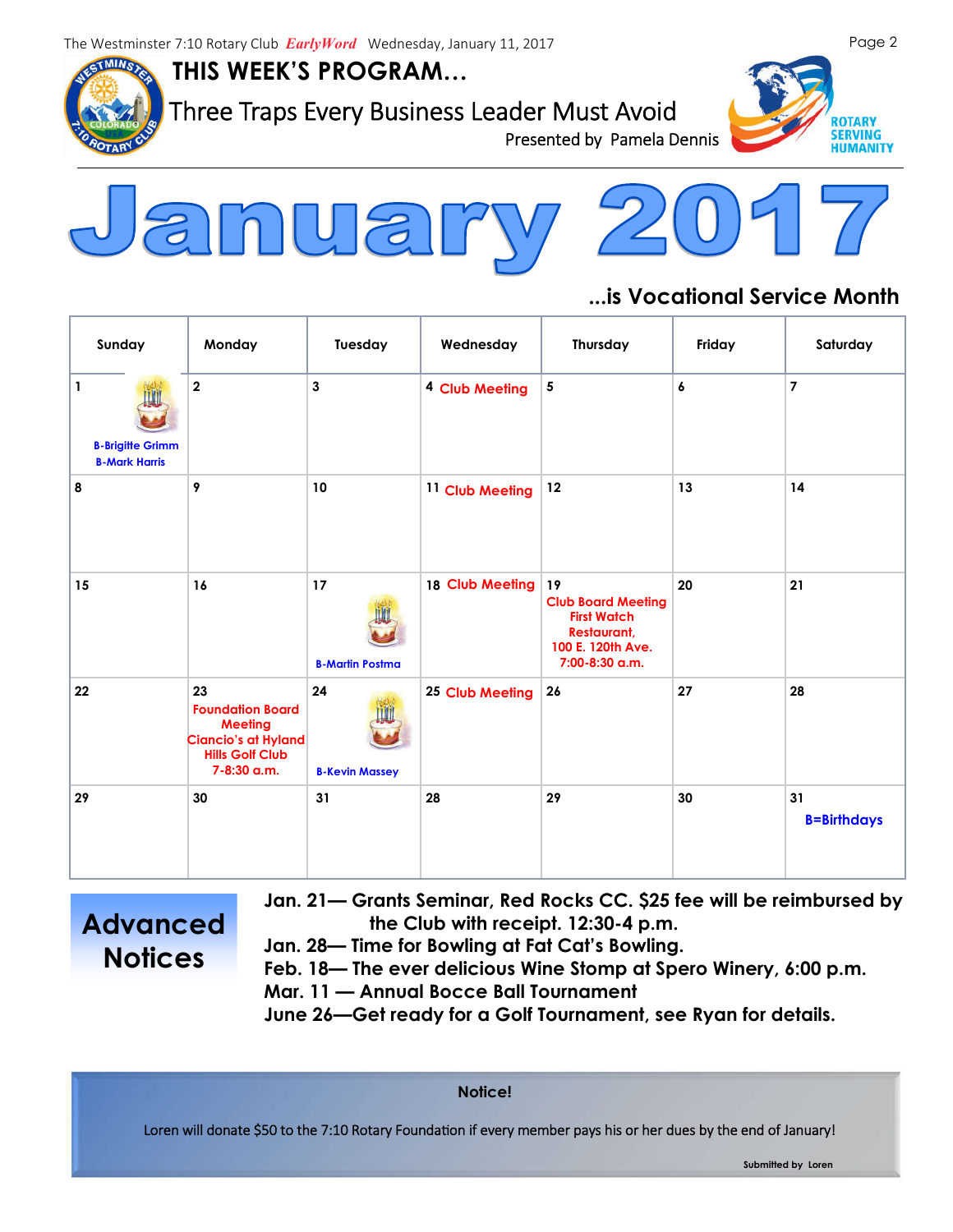# **Unsung Heroes of District 5450**

#### **The District's Audio Visual Team provides essential services.**

For years the A/V team of District 5450 has provided many hours of time and talent to give the district events an added spark. In the early days that was the D.E.R.T. (District Event Resource Team). It's now the new D.E.R.T., reformed recently with several new members. Shown in the background are, l-r, are Barb Dee, Camera Operator, Mark Harris, our absolutely indispensable Graphic Designer and computer technician, Doug McLemore, Team Leader, Operations Director and Lights Designer, and Loren, lights and spotlight operator. On the front row are Dave Trefz, General Maintenance, Gabriel Kapsak, Stage Director and Lynn Hoffman, Sound technician.

This event, the R.I. President's Dinner, hosted 540 guests from four districts at the Marriot South, DTC, Denver, CO, on Saturday, January 7, 2017.



After driving a truckload of equipment to the Marriot Hotel, South, DTC, our team unloaded the equipment and organized it on the floor in front of the table, pictured here on the left. At 1 pm on Friday afternoon Doug, Dave, Mark, Lynn and Loren began the task of setting up the computers, sound board, light board , monitors and lights. After dinner and at 10 p.m. we called it a night.

Late on Friday afternoon we were able to get the new monitors set in place which were recently purchased and designed by Mark Harris. The two spotlights and camera are ready to use. The tables are draped so as to hide the miles of wiring connecting all this equipment.





A side view of the table shows the light board, the sound board and at the end the three monitors, and under them the control board., two computers and miles of wiring to make everything work together.



Below is the view from Director Doug's position at the control table looking at the podium. The green and blue lights along the walls are part of the D.E.R.T. 's equipment and took more than 10 hours to set up and program for this event. There were 540 guests who enjoyed a delicious dinner and Polio fundraising effort. The event raised more than \$21,000 to help end Polio, now in only three countries.



## **Why I'm A Rotarian What Paul Harris Wrote**



When I tell people about Rotary, I tell them all these… We're friendly, less procedural and formal, and most of all, we laugh and have fun. We're building a sense of community, no matter the size of the city in which you reside. I truly have a good me each week. I tell people I meet at Chamber events, how it's a great club, and lled with busi-

ness owners and working professionals like us, just wanting to connect to like-minded people supporting a common cause.

Take from this what you will, but my biggest piece of advice is the welcoming piece. Rotary must nd a way to bridge the generational gap, which means the younger generation must be willing to attend regular meetings and be active, and the older generations continue to be welcoming, and open to new ideas from the youngsters. Opening their table, sitting somewhere new, creating a welcoming environment."

Dietra Porter, Membership Chair, Longmont Twin Peaks Rotary Club

Now as the Rotary New Year begins, I wish you all of the prosperity which your good deeds merit.

May all things you ought have be yours. May your charities rank among your necessary expenditures. May you not fall into the popular error of thinking that happiness is to be found in outdoing your neighbors. May it always be yours to look beneath

the veneer of life to the solid substance which lies beneath. May you be builders, not mere climbers. May you be free to act in accordance with the dictates of your own conscience and good judgment. May you have vision to discern the right and health, strength and will to do it.

THAT IS TO SAY, I wish you a happy New Year"

| Dietra Porter, Membership Chair, Longmont Twin Peaks Rotary Club<br>R) |                          |                            |                    |                  |                                              | PAUL HARRIS, 1916    |                   |                                                      |
|------------------------------------------------------------------------|--------------------------|----------------------------|--------------------|------------------|----------------------------------------------|----------------------|-------------------|------------------------------------------------------|
|                                                                        |                          |                            |                    | As of 8/10/2106  | The Rotary Foundation Giving Program 2016-17 |                      |                   |                                                      |
| Club<br><b>Name</b>                                                    | No. of<br><b>Members</b> | Annual<br><b>Fund Goal</b> | Goal %<br>Achieved | AF Per<br>Member | Annual<br><b>Fund Giving</b>                 | Polio Fund<br>Giving | Endowment<br>Fund | <b>Total: The Rotary</b><br><b>Foundation Giving</b> |
| Westminster 7:10 43                                                    |                          | \$2,750                    | 38.5%              | \$18.16          | \$799.00                                     | \$260.00             | \$0.00            | \$1,059.00                                           |

*Be kinder than necessary, for everyone you meet is fighting some kind of battle.*